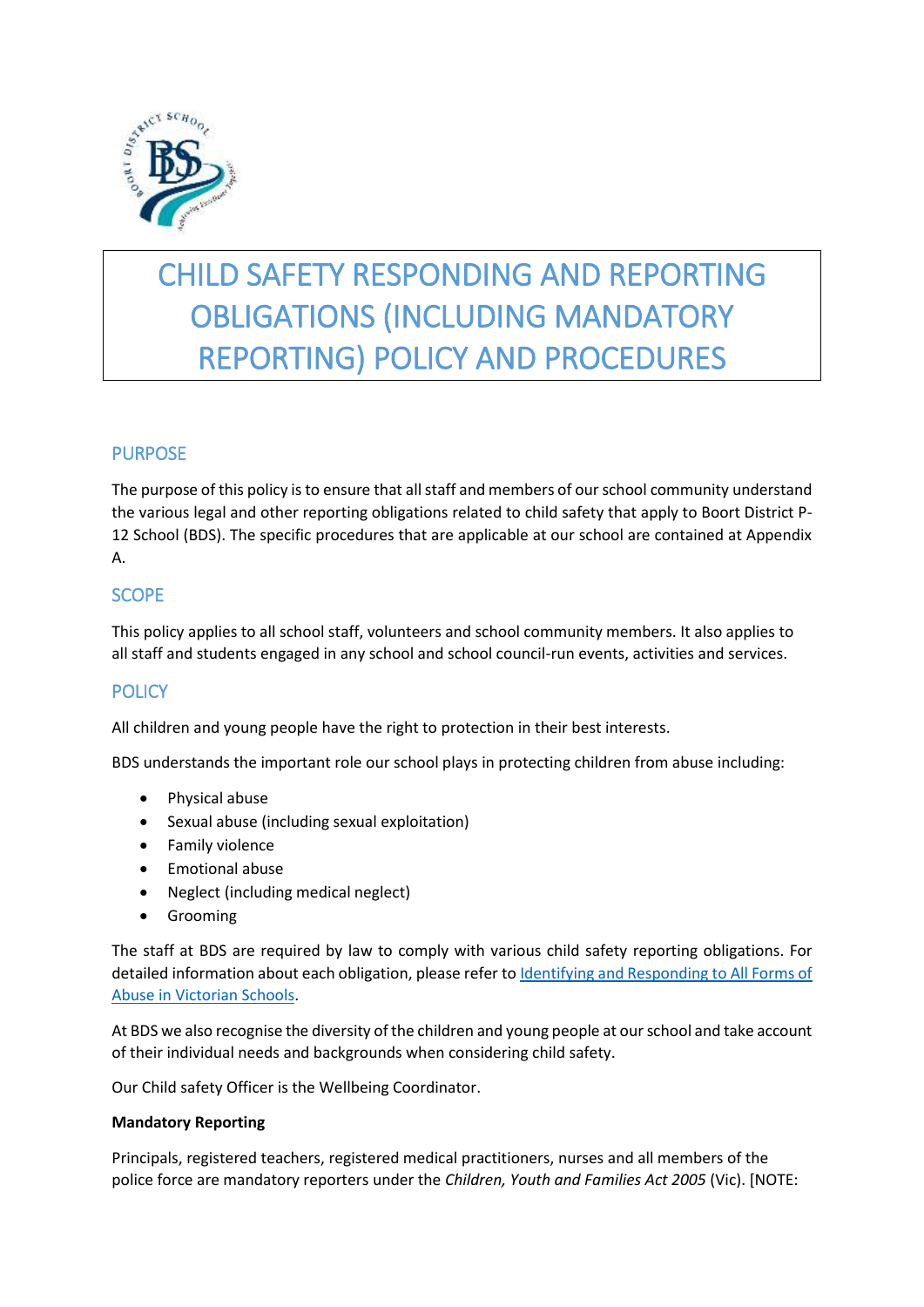## as a result of changes to mandatory reporter groups, registered psychologists will be mandatory reporters from 1 March 2019, and then from 21 January 2020, school counsellors will also be mandatory reporters.]

All mandatory reporters must make a report to the Department of Health and Human Services (DHHS) Child Protection as soon as practicable if, during the course of carrying out their professional roles and responsibilities, they form a belief on reasonable grounds that:

- a child has suffered, or is likely to suffer, significant harm as a result of physical abuse and/ or sexual abuse, and
- the child's parents have not protected, or are unlikely to protect, the child from harm of that type.

A mandatory reporter who fails to comply with this legal obligation may be committing a criminal offence. It is important for all staff at BDS to be aware that they are legally obliged to make a mandatory report on each occasion that they form a reasonable belief that a child is in need of protection and they must make a mandatory report even if the principal does not share their belief that a report is necessary.

At our school, all mandated school staff must undertake the *Mandatory Reporting and Other Obligations eLearning Module* annually. We also require/encourage all other staff to undertake this module, even where they are not mandatory reporters].

For more information about Mandatory Reporting see the Department's *School Policy and Advisory Guide*: Child Protection – [Reporting Obligations.](http://www.education.vic.gov.au/school/principals/spag/safety/Pages/childprotectobligation.aspx)

## Child in need of protection

Any person can make a report to DHHS Child Protection (131 278 – 24 hour service) if they believe on reasonable grounds that a child is in need of protection.

The policy of the Department of Education and Training (DET) requires **all staff** who form a reasonable belief that a child is in need of protection to report their concerns to DHHS or Victoria Police, and discuss their concerns with the school leadership team.

For more information about making a report to DHHS Child Protection, see the Department's *School Policy and Advisory Guide*: [Child Protection](http://www.education.vic.gov.au/school/principals/spag/safety/Pages/childprotectreporting.aspx) – Making a Report and [Four Critical Actions for Schools:](https://www.education.vic.gov.au/Documents/about/programs/health/protect/FourCriticalActions_ChildAbuse.pdf)  [Responding to Incidents, Disclosures and Suspicions of Child Abuse.](https://www.education.vic.gov.au/Documents/about/programs/health/protect/FourCriticalActions_ChildAbuse.pdf)

At BDS we also encourage all staff to make a referral to Child FIRST when they have significant concern for a child's wellbeing. For more information about making a referral to Child FIRST see the School Policy and Advisory Guide: Child Protection – [Reporting Obligations.](https://www.education.vic.gov.au/school/principals/spag/safety/Pages/childprotectobligation.aspx)

## Reportable Conduct

Our school must notify the Department's Employee Conduct Branch (9637 2594) if we become aware of an allegation of 'reportable conduct'.

There is an allegation of reportable conduct where a person has formed a reasonable belief that there has been:

- a sexual offence (even prior to criminal proceedings commencing), sexual misconduct or physical violence committed against, with or in the presence of a child;
- behaviour causing significant emotional or physical harm to a child;
- significant neglect of a child; or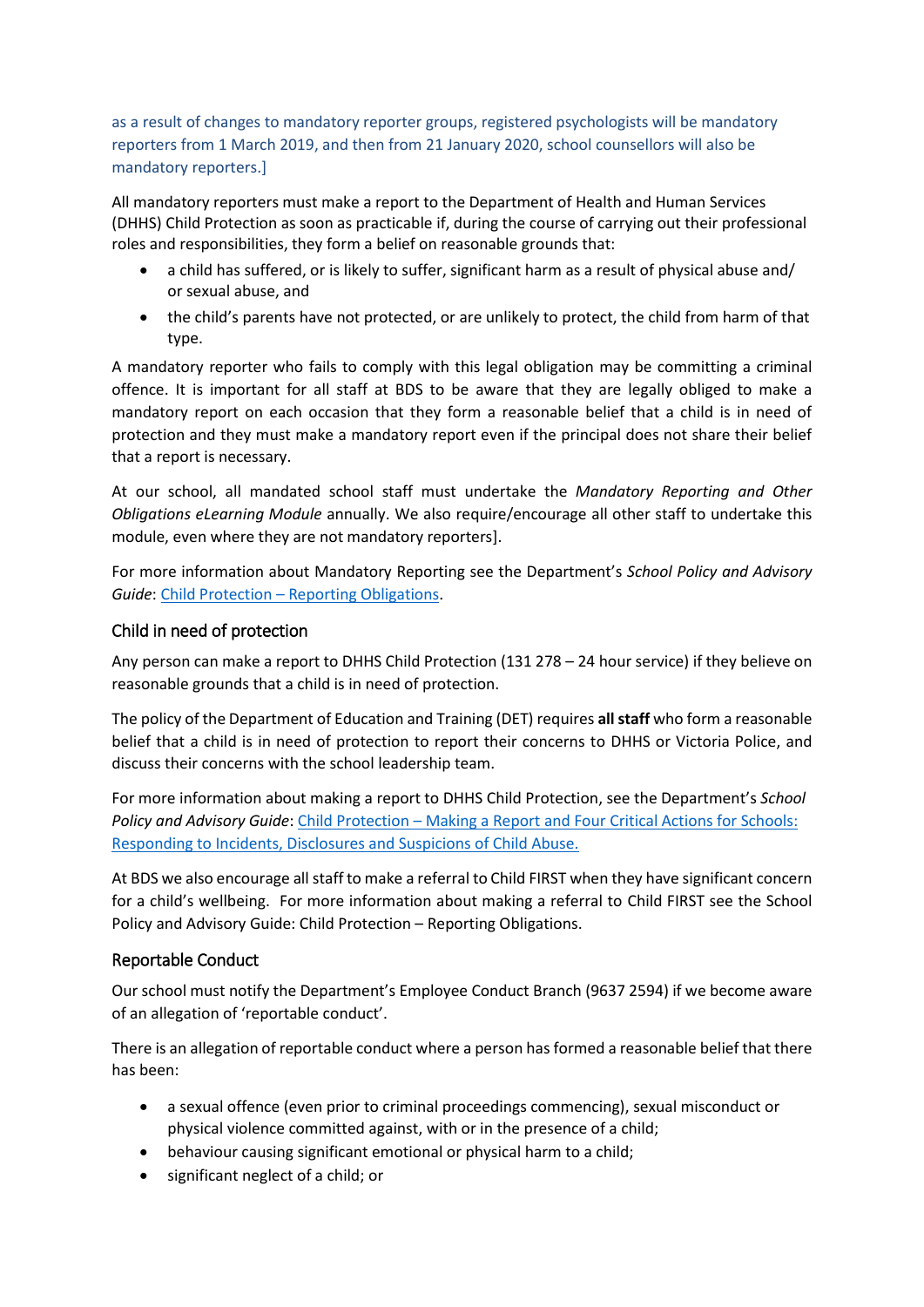misconduct involving any of the above.

The Department, through the Employee Conduct Branch, has a legal obligation to inform the Commission for Children and Young People when an allegation of reportable conduct is made.

Our principal must notify the Department's Employee Conduct Branch of any reportable conduct allegations involving current or former teachers, contractors, volunteers (including parents), allied health staff and school council employees.

If school staff become aware of reportable conduct by any person in the above positions, they should notify the school principal immediately. If the allegation relates to the principal, they should notify the Regional Director.

For more information about Reportable Conduct see the Department's *School Policy and Advisory Guide*: [Reportable Conduct Scheme.](http://www.education.vic.gov.au/school/principals/spag/safety/Pages/reportableconductscheme.aspx)

## **Support and Assistance for Students**

## Failure to disclose offence

Reporting child sexual abuse is a community-wide responsibility. All adults (ie persons aged 18 years and over), not just professionals who work with children, have a legal obligation to report to Victoria Police, as soon as practicable, where they form a 'reasonable belief' that a sexual offence has been committed by an adult against a child under the age of 16 by another person aged 18 years or over.

Failure to disclose information to Victoria Police (by calling 000 or local police station) as soon as practicable may amount to a criminal offence unless a person has a 'reasonable excuse' or exemption from doing so.

"Reasonable belief" is not the same as having proof. A 'reasonable belief' is formed if a reasonable person in the same position would have formed the belief on the same grounds.

For example, a 'reasonable belief' might be formed when:

- a child states that they have been sexually abused
- a child states that they know someone who has been sexually abused (sometimes the child may be talking about themselves)
- someone who knows a child states that the child has been sexually abused
- professional observations of the child's behaviour or development leads a mandated professional to form a belief that the child has been sexually abused
- signs of sexual abuse leads to a belief that the child has been sexually abused.

"Reasonable excuse" is defined by law and includes:

- fear for the safety of any person including yourself or the potential victim (but not including the alleged perpetrator or an organisation)
- where the information has already been disclosed, for example, through a mandatory report to DHHS Child Protection.

For more information about this reporting obligation, see the Department's *School Policy and Advisory Guide*[: Failure to disclose offence.](http://www.education.vic.gov.au/school/principals/spag/safety/Pages/childprotectobligation.aspx)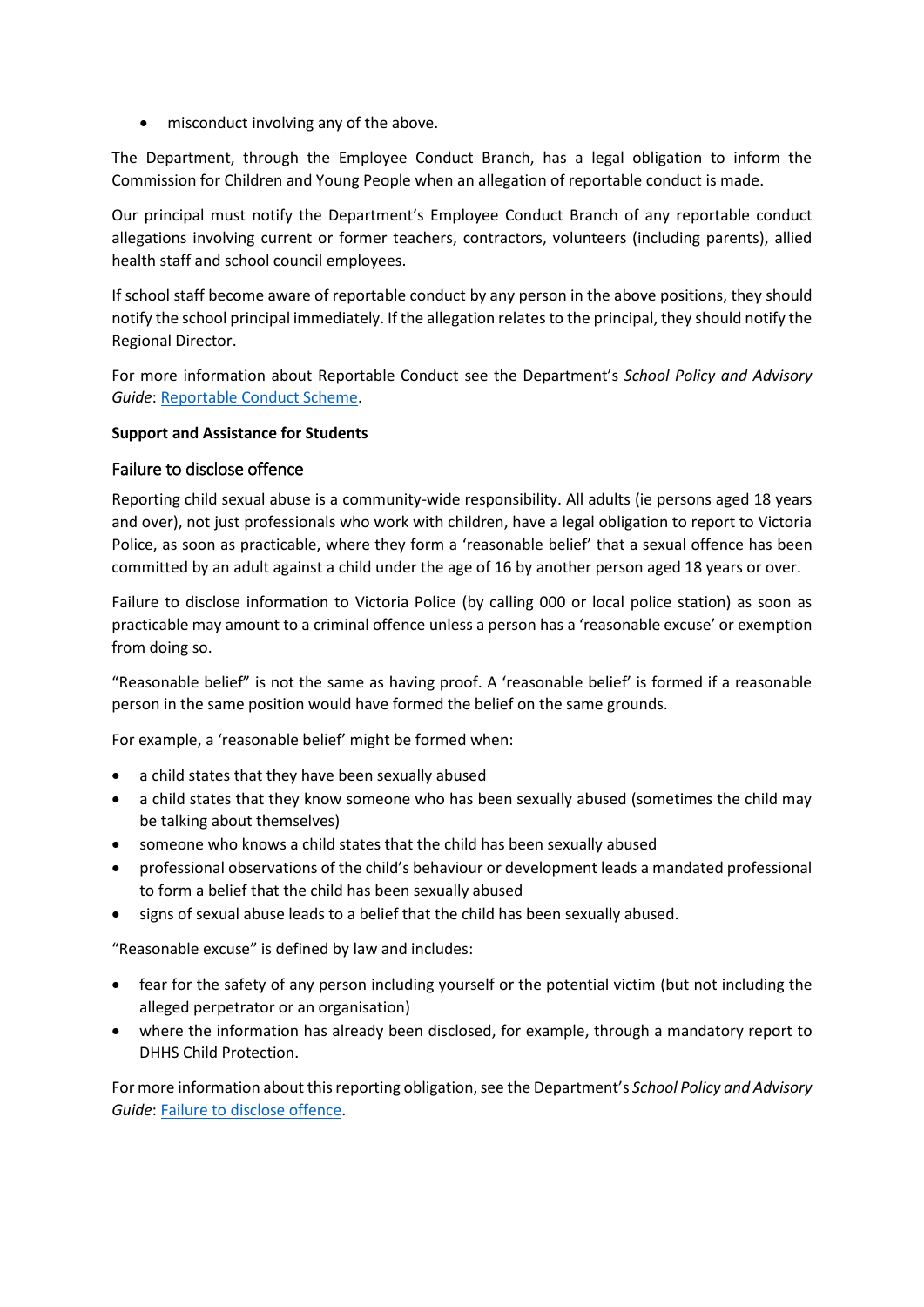# Failure to protect offence

This reporting obligation applies to school staff in a position of authority. This can include principals, assistant principals and campus principals. Any staff member in a position of authority who becomes aware that an adult associated with their school (such as an employee, contractor, volunteer or visitor) poses a risk of sexual abuse to a child under the age of 16 under their care, authority or supervision, must take all reasonable steps to remove or reduce that risk.

This may include removing the adult (ie persons aged 18 years and over) from working with children pending an investigation and reporting your concerns to Victoria Police.

If a school staff member in a position of authority fails to take reasonable steps in these circumstances, this may amount to a criminal offence.

For more information about this reporting obligation, see the Department's *School Policy and Advisory Guide*: [Failure to protect offence.](http://www.education.vic.gov.au/school/principals/spag/safety/Pages/childprotectobligation.aspx)

## **Grooming**

Grooming is a criminal offence under the *Crimes Act 1958* (Vic). This offence targets predatory conduct undertaken by an adult to prepare a child, under the age of 16, to engage in sexual activity at a later time. Grooming can include communicating and/or attempting to befriend or establish a relationship or other emotional connection with the child or their parent/carer.

For more information about this offence and reporting obligations see: [Child Exploitation and](https://www.education.vic.gov.au/school/teachers/health/childprotection/Pages/expolitationgrooming.aspx)  [Grooming.](https://www.education.vic.gov.au/school/teachers/health/childprotection/Pages/expolitationgrooming.aspx)

## RELATED POLICIES AND FURTHER INFORMATION

BDS Child Safety Policy

Student Code of Conduct

BDS Student Engagement and Wellbeing Policy

# REVIEW CYCLE

This policy was last updated on 7<sup>th</sup> January 2020 and is scheduled for review on January 2022 or if changes are made to DET regulations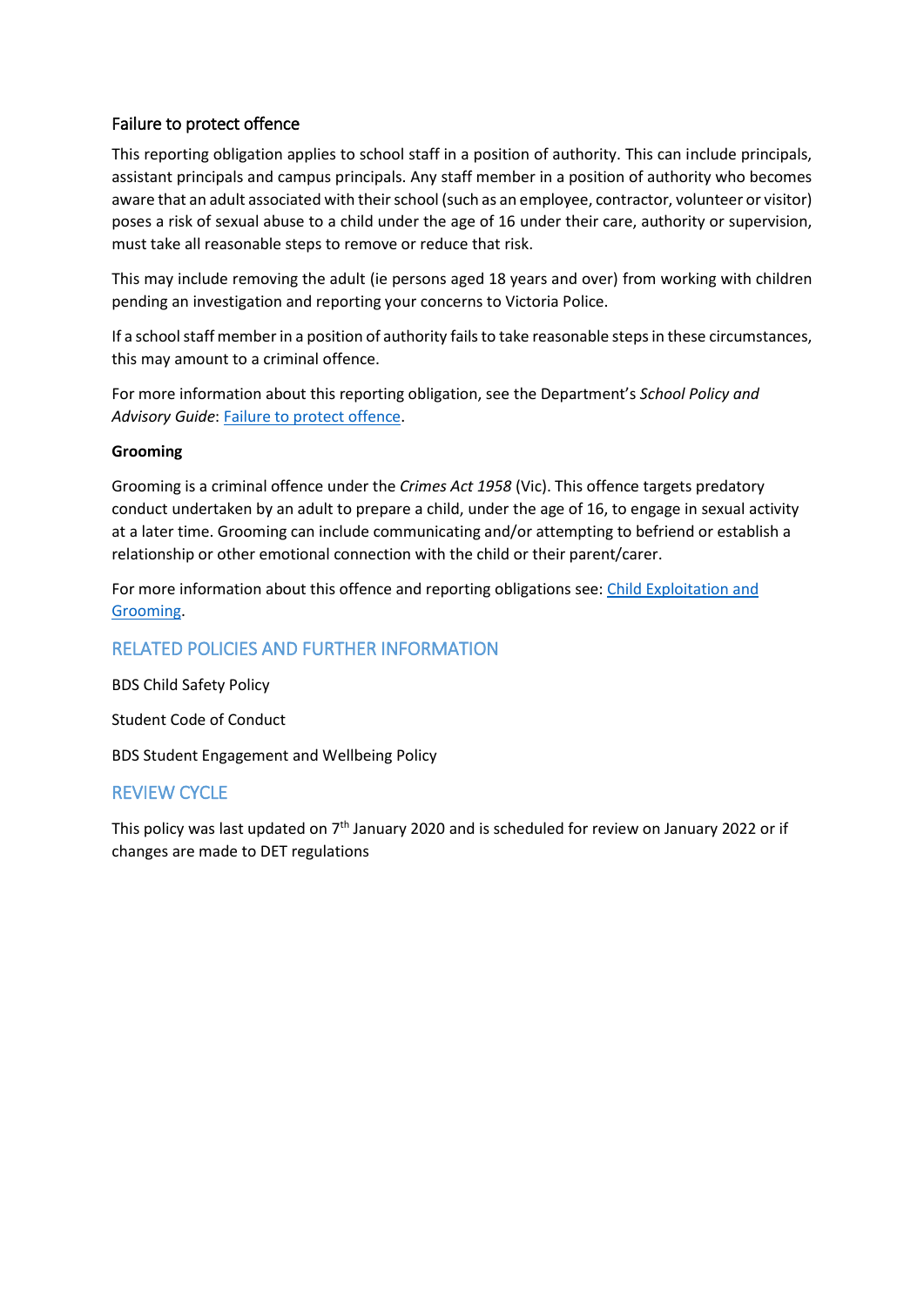# APPENDIX A

# CHILD SAFETY RESPONDING AND REPORTING PROCEDURES AT BDS

#### **For students**

- All students should feel safe to speak to any staff member to raise any concerns about their safety or any other concerns that they have.
- If a student does not know who to approach at BDS they should start with their Home Group or classroom teacher.
- If further support is sought, the Wellbeing Coordinator, Assistant Principal or Principal are available to help.

#### **Managing disclosures made by students**

#### *When managing a disclosure you should:*

- listen to the student and allow them to speak
- stay calm and use a neutral tone with no urgency and where possible use the child's language and vocabulary (you do not want to frighten the child or interrupt the child)
- be gentle, patient and non-judgmental throughout
- highlight to the student it was important for them to tell you about what has happened
- assure them that they are not to blame for what has occurred
- do not ask leading questions, for example gently ask, "What happened next?" rather than "Why?"
- be patient and allow the child to talk at their own pace and in their own words
- do not pressure the child into telling you more than they want to, they will be asked a lot of questions by other professionals and it is important not to force them to retell what has occurred multiple times
- reassure the child that you believe them and that disclosing the matter was important for them to do
- use verbal facilitators such as, "I see", restate the child's previous statement, and use nonsuggestive words of encouragement, designed to keep the child talking in an open-ended way ("what happened next?")
- tell the child in age appropriate language you are required to report to the relevant authority to help stop the abuse, and explain the role of these authorities if appropriate (for a young child this may be as simple as saying "I will need to talk to people to work out what to do next to help you").

#### *When managing a disclosure you should AVOID:*

- displaying expressions of panic or shock
- asking questions that are investigative and potentially invasive (this may make the child feel uncomfortable and may cause the child to withdraw)
- going over the information repeatedly (you are only gathering information to help you form a belief on reasonable grounds that you need to make a report to the relevant authority)
- making any comments that would lead the student to believe that what has happened is their fault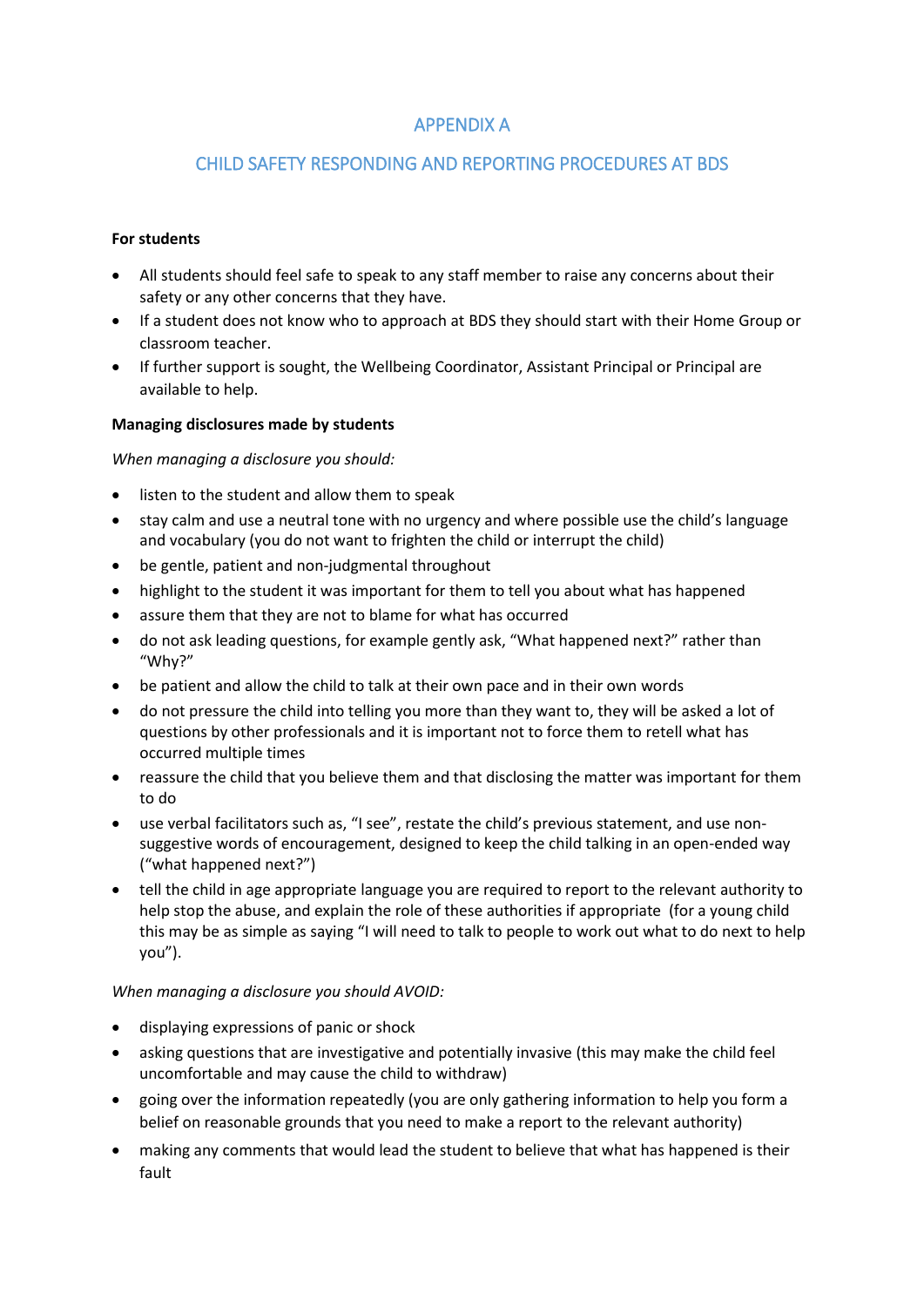making promises to the child about what will occur next or that things will be different given the process can be unpredictable and different for each child depending on their circumstances (instead reassure them that you and others will do your best to help).

### **General procedures**

Our school will follow the *[Four Critical Actions for Schools: Responding to Incidents, Disclosures and](https://www.education.vic.gov.au/Documents/about/programs/health/protect/FourCriticalActions_ChildAbuse.pdf)  [Suspicions of Child Abuse](https://www.education.vic.gov.au/Documents/about/programs/health/protect/FourCriticalActions_ChildAbuse.pdf)* (Four Critical Actions) when responding to incidents, disclosures and suspicions of child abuse.

All staff at our school who believe that a child is in need of protection, even if it doesn't meet the threshold required for mandatory reporting or the staff member is not a mandatory reporter, should in the first instance, speak to the Principal or should make the required reports to DHHS Child Protection and/or Victoria Police as necessary.

At our school the Principalwill be responsible for monitoring overall school compliance with this procedure.

Nothing in this procedure prevents a staff member or any other person from reporting to the relevant authorities if they form a reasonable belief that a child is at risk of abuse.

#### **Reporting suspicions, disclosures or incidents of child abuse**

## *Responsibilities of all school staff*

If a school staff member reasonably suspects or witnesses an incident of child abuse or receives a disclosure of child abuse, they must:

- If a child is at immediate risk of harm, separate alleged victims and others involved, administer first aid and call 000.
- Speak to the principal/a member of the leadership team/wellbeing coordinator as soon as possible, who will follow the [Four Critical Actions.](https://www.education.vic.gov.au/Documents/about/programs/health/protect/FourCriticalActions_ChildAbuse.pdf)
- Make detailed notes of the incident or disclosure using the [Responding to Suspected Child](https://www.education.vic.gov.au/Documents/about/programs/health/protect/PROTECT_Schoolstemplate.pdf)  [Abuse: Template\]](https://www.education.vic.gov.au/Documents/about/programs/health/protect/PROTECT_Schoolstemplate.pdf) and ensure that those notes are kept and stored securely in Xuno – wellbeing or notes in school student files, locked in the General Office
- If the staff member is a mandatory reporter and reasonably believes that a student has suffered physical and/or sexual abuse from which the child's parents have not protected the child, they must make a report to DHHS Child Protection. If unsure of this process, please ask for assistance from the Wellbeing Coordinator or the Principal.
- If the staff member has formed a 'reasonable belief' that a sexual offence has been against a child, they must make a report to Victoria Police. Assistance can be sought from the Wellbeing Coordinator or the Principal to make this report to Victoria Police.

In circumstances where a member of the leadership team disagrees that a report needs to be made, but the staff member has formed a 'reasonable belief' that the child is in need of protection and/or has been the victim of sexual abuse, the staff member must still contact DHHS Child Protection and/or Victoria Police to make the report.

#### **Responsibilities of Leadership Team Member/Wellbeing Staff**

The Leadership Team Member or Wellbeing Coordinator is responsible for promptly managing the school's response to an incident, suspicion or disclosure of child abuse, and ensuring that the